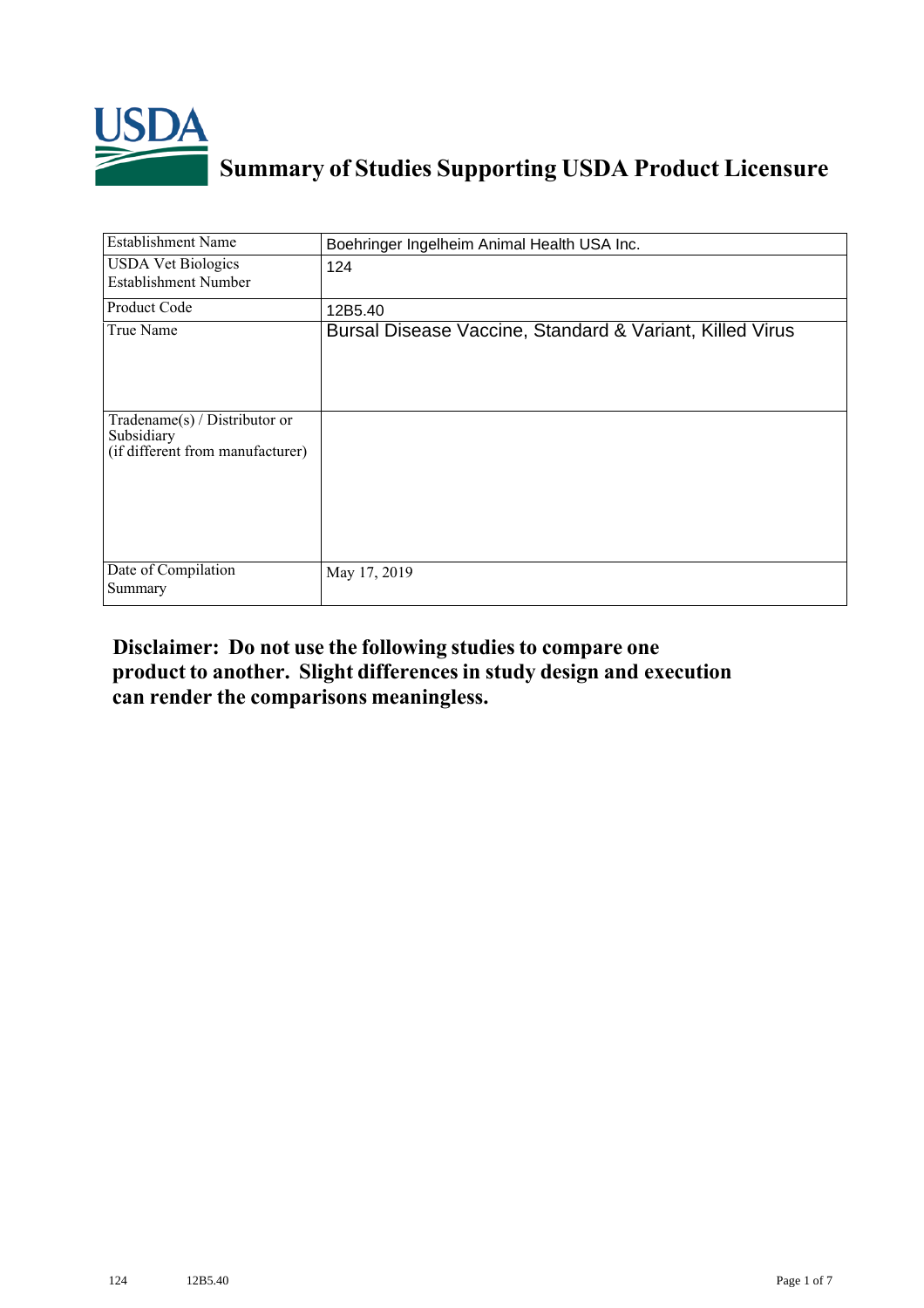| <b>Study Type</b>              | Efficacy                                                                                                                                                                                                                                                                                                                    |
|--------------------------------|-----------------------------------------------------------------------------------------------------------------------------------------------------------------------------------------------------------------------------------------------------------------------------------------------------------------------------|
| <b>Pertaining to</b>           | Infectious bursal disease, standard and variant E                                                                                                                                                                                                                                                                           |
| <b>Study Purpose</b>           | Demonstrate efficacy against infectious bursal disease, standard                                                                                                                                                                                                                                                            |
|                                | and variant E                                                                                                                                                                                                                                                                                                               |
| <b>Product Administration</b>  | Subcutaneously (SQ)                                                                                                                                                                                                                                                                                                         |
| <b>Study Animals</b>           | Chickens                                                                                                                                                                                                                                                                                                                    |
| <b>Challenge Description</b>   |                                                                                                                                                                                                                                                                                                                             |
| <b>Interval observed after</b> |                                                                                                                                                                                                                                                                                                                             |
| challenge                      |                                                                                                                                                                                                                                                                                                                             |
| <b>Results</b>                 | Study data were evaluated by USDA-APHIS prior to product<br>licensure and met regulatory standards for acceptance at the time of<br>submission. No data are published because this study was submitted<br>to USDA-APHIS prior to January 1, 2007, and APHIS only requires<br>publication of data submitted after that date. |
| <b>USDA Approval Date</b>      | October 4, 1995                                                                                                                                                                                                                                                                                                             |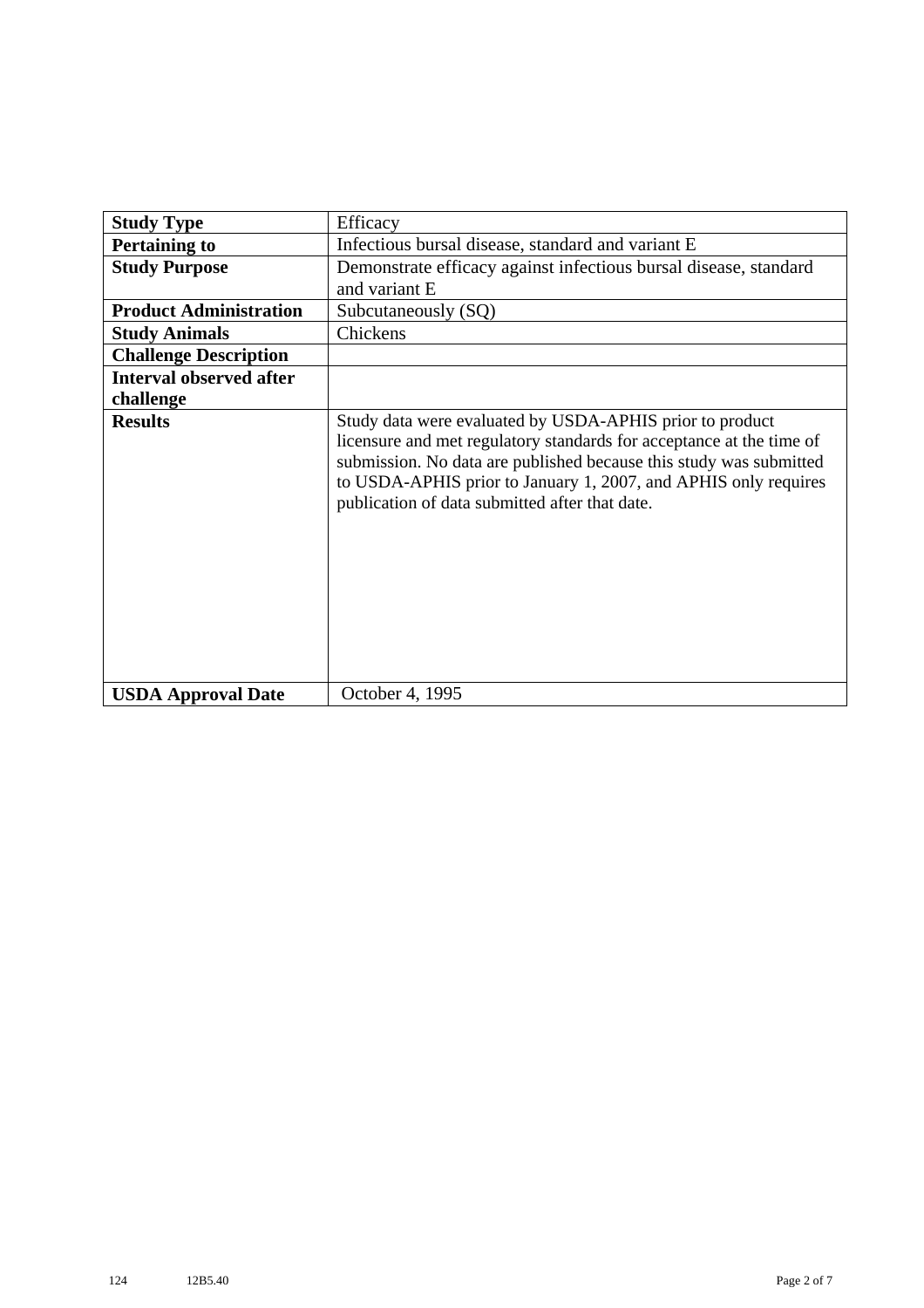| <b>Study Type</b>              | Efficacy                                                                                                                                                                                                                                                                                                                    |
|--------------------------------|-----------------------------------------------------------------------------------------------------------------------------------------------------------------------------------------------------------------------------------------------------------------------------------------------------------------------------|
| <b>Pertaining to</b>           | Infectious bursal disease, standard and variant E                                                                                                                                                                                                                                                                           |
| <b>Study Purpose</b>           | Demonstrate efficacy in stimulating passive immunity in offspring                                                                                                                                                                                                                                                           |
|                                | of birds vaccinated against infectious bursal disease, standard and                                                                                                                                                                                                                                                         |
|                                | variant E                                                                                                                                                                                                                                                                                                                   |
| <b>Product Administration</b>  | Subcutaneously (SQ)                                                                                                                                                                                                                                                                                                         |
| <b>Study Animals</b>           | Chickens                                                                                                                                                                                                                                                                                                                    |
| <b>Challenge Description</b>   |                                                                                                                                                                                                                                                                                                                             |
| <b>Interval observed after</b> |                                                                                                                                                                                                                                                                                                                             |
| challenge                      |                                                                                                                                                                                                                                                                                                                             |
| <b>Results</b>                 | Study data were evaluated by USDA-APHIS prior to product<br>licensure and met regulatory standards for acceptance at the time of<br>submission. No data are published because this study was submitted<br>to USDA-APHIS prior to January 1, 2007, and APHIS only requires<br>publication of data submitted after that date. |
| <b>USDA Approval Date</b>      | August 1, 1991                                                                                                                                                                                                                                                                                                              |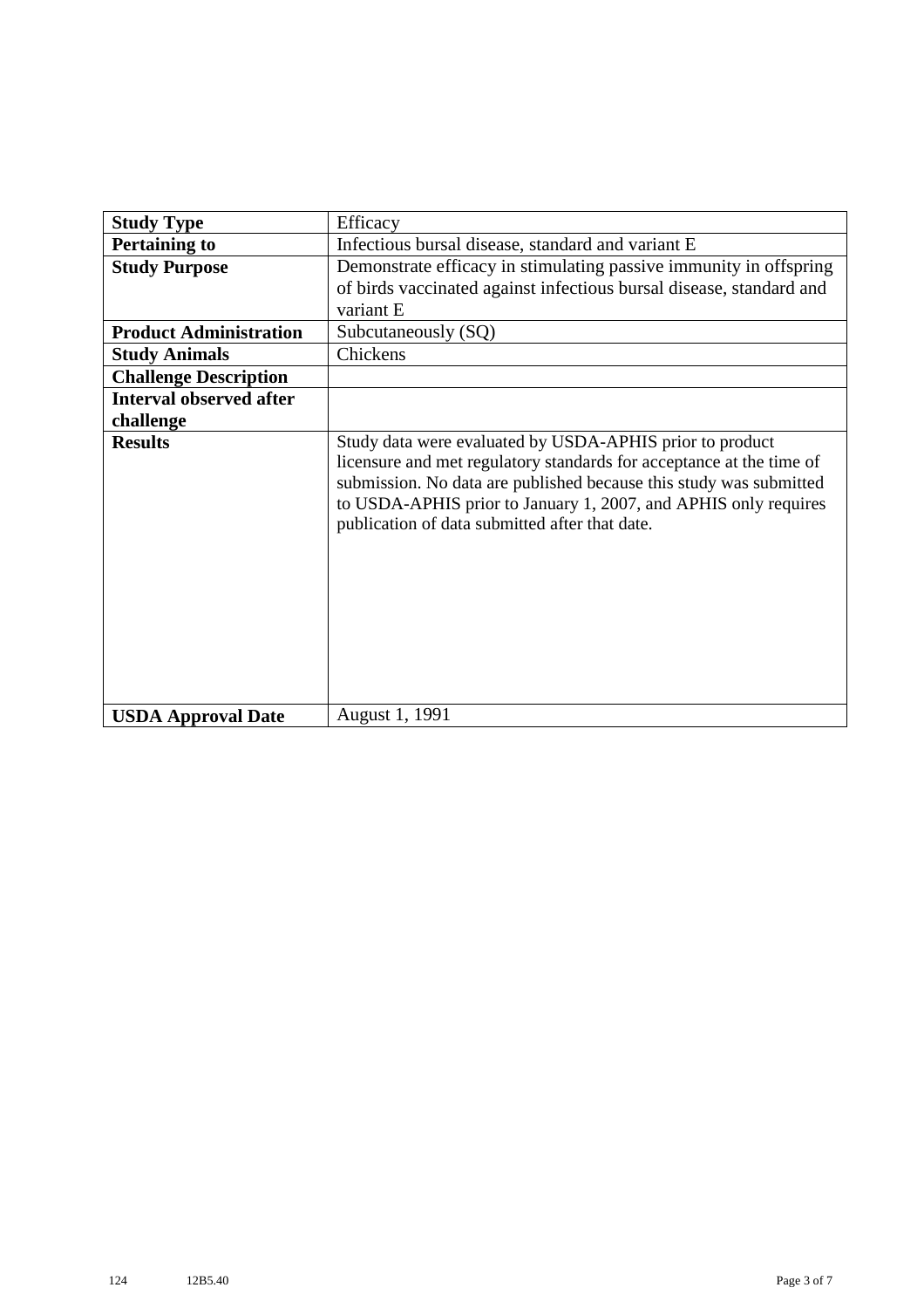| <b>Study Type</b>              | Efficacy                                                                                                                                                                                                                                                                                                                    |
|--------------------------------|-----------------------------------------------------------------------------------------------------------------------------------------------------------------------------------------------------------------------------------------------------------------------------------------------------------------------------|
| <b>Pertaining to</b>           | Infectious bursal disease, standard and variant E                                                                                                                                                                                                                                                                           |
| <b>Study Purpose</b>           | Demonstrate efficacy in stimulating passive immunity in offspring                                                                                                                                                                                                                                                           |
|                                | of birds vaccinated against infectious bursal disease, standard and                                                                                                                                                                                                                                                         |
|                                | variant E                                                                                                                                                                                                                                                                                                                   |
| <b>Product Administration</b>  | Intramuscularly (IM)                                                                                                                                                                                                                                                                                                        |
| <b>Study Animals</b>           | Chickens                                                                                                                                                                                                                                                                                                                    |
| <b>Challenge Description</b>   |                                                                                                                                                                                                                                                                                                                             |
| <b>Interval observed after</b> |                                                                                                                                                                                                                                                                                                                             |
| challenge                      |                                                                                                                                                                                                                                                                                                                             |
| <b>Results</b>                 | Study data were evaluated by USDA-APHIS prior to product<br>licensure and met regulatory standards for acceptance at the time of<br>submission. No data are published because this study was submitted<br>to USDA-APHIS prior to January 1, 2007, and APHIS only requires<br>publication of data submitted after that date. |
| <b>USDA Approval Date</b>      | August 27, 1992                                                                                                                                                                                                                                                                                                             |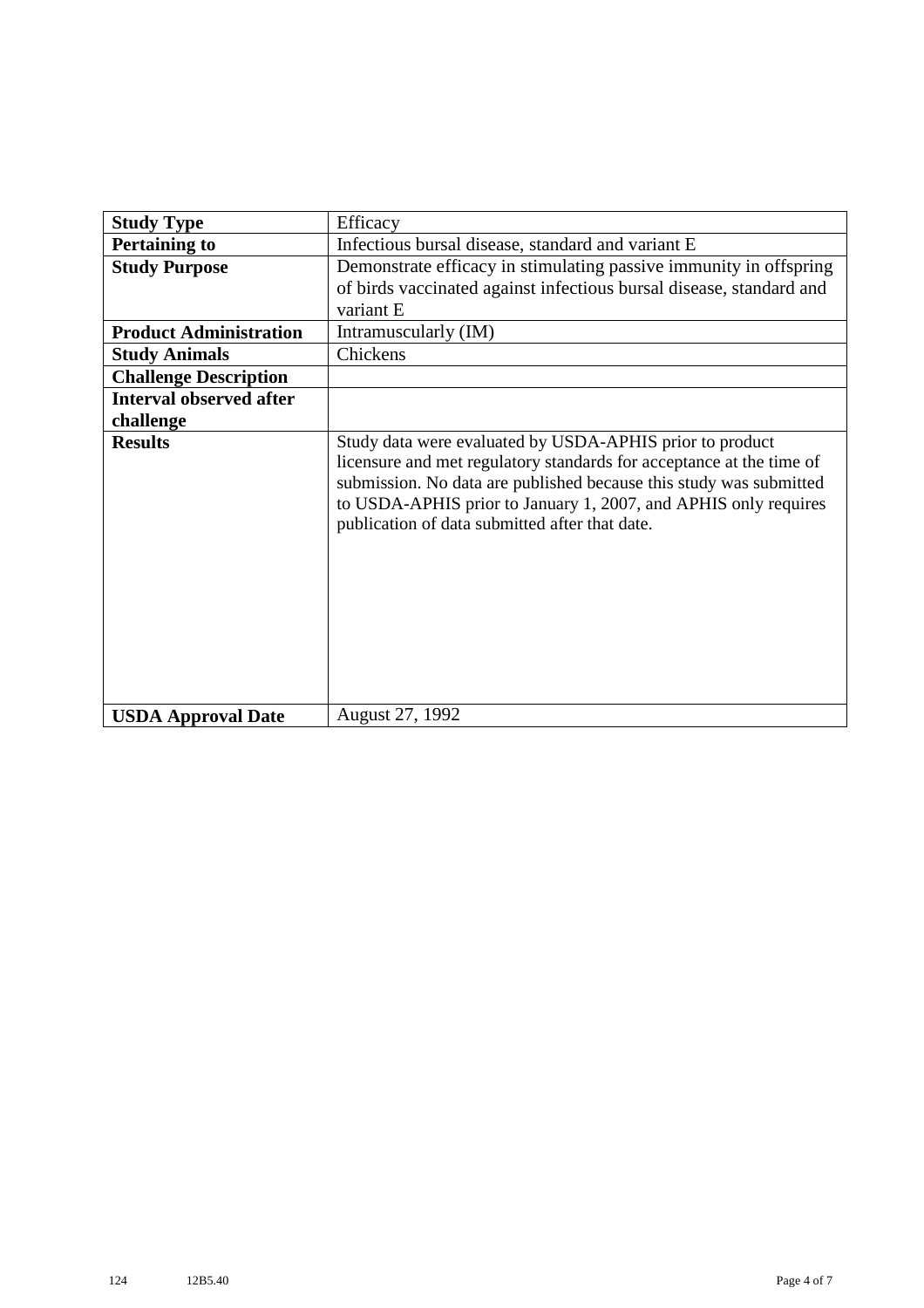| <b>Study Type</b>              | Efficacy                                                                                                                                                                                                                                                                                                                    |
|--------------------------------|-----------------------------------------------------------------------------------------------------------------------------------------------------------------------------------------------------------------------------------------------------------------------------------------------------------------------------|
| <b>Pertaining to</b>           | Infectious bursal disease, standard and variant E                                                                                                                                                                                                                                                                           |
| <b>Study Purpose</b>           | Demonstrate efficacy against bursal disease, standard and                                                                                                                                                                                                                                                                   |
|                                | variant E                                                                                                                                                                                                                                                                                                                   |
| <b>Product Administration</b>  | Intramuscularly (IM)                                                                                                                                                                                                                                                                                                        |
| <b>Study Animals</b>           | Chickens                                                                                                                                                                                                                                                                                                                    |
| <b>Challenge Description</b>   |                                                                                                                                                                                                                                                                                                                             |
| <b>Interval observed after</b> |                                                                                                                                                                                                                                                                                                                             |
| challenge                      |                                                                                                                                                                                                                                                                                                                             |
| <b>Results</b>                 | Study data were evaluated by USDA-APHIS prior to product<br>licensure and met regulatory standards for acceptance at the time of<br>submission. No data are published because this study was submitted<br>to USDA-APHIS prior to January 1, 2007, and APHIS only requires<br>publication of data submitted after that date. |
| <b>USDA Approval Date</b>      | January 21, 2005                                                                                                                                                                                                                                                                                                            |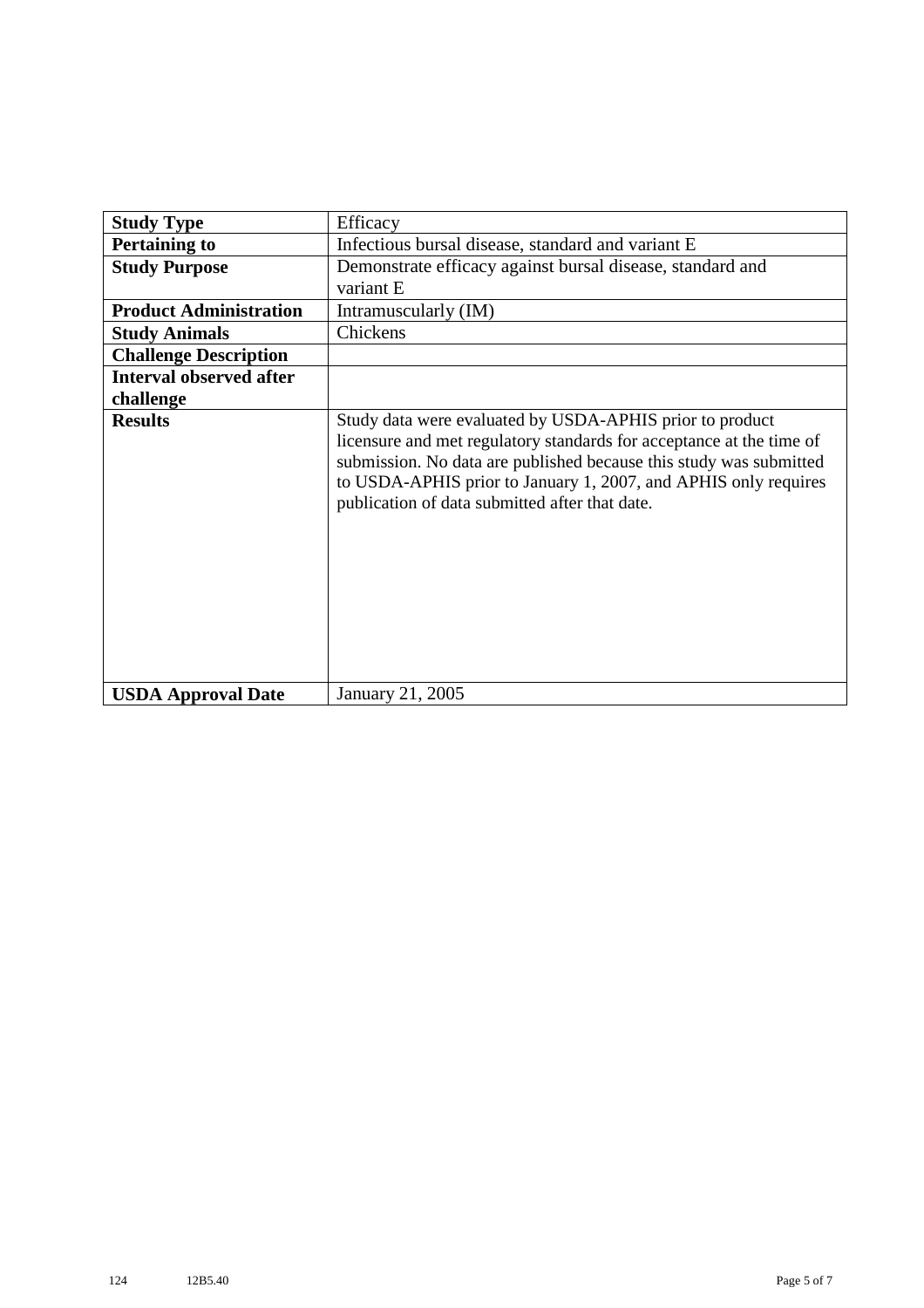| <b>Study Type</b>              | Safety                                                                                                                                                                                                                                                                                                                      |
|--------------------------------|-----------------------------------------------------------------------------------------------------------------------------------------------------------------------------------------------------------------------------------------------------------------------------------------------------------------------------|
| <b>Pertaining to</b>           | ALL                                                                                                                                                                                                                                                                                                                         |
| <b>Study Purpose</b>           | Demonstrate safety under field conditions                                                                                                                                                                                                                                                                                   |
| <b>Product Administration</b>  | Intramuscularly (IM)                                                                                                                                                                                                                                                                                                        |
| <b>Study Animals</b>           | Chickens                                                                                                                                                                                                                                                                                                                    |
| <b>Challenge Description</b>   |                                                                                                                                                                                                                                                                                                                             |
| <b>Interval observed after</b> |                                                                                                                                                                                                                                                                                                                             |
| challenge                      |                                                                                                                                                                                                                                                                                                                             |
| <b>Results</b>                 | Study data were evaluated by USDA-APHIS prior to product<br>licensure and met regulatory standards for acceptance at the time of<br>submission. No data are published because this study was submitted<br>to USDA-APHIS prior to January 1, 2007, and APHIS only requires<br>publication of data submitted after that date. |
| <b>USDA Approval Date</b>      | February 14, 2005                                                                                                                                                                                                                                                                                                           |